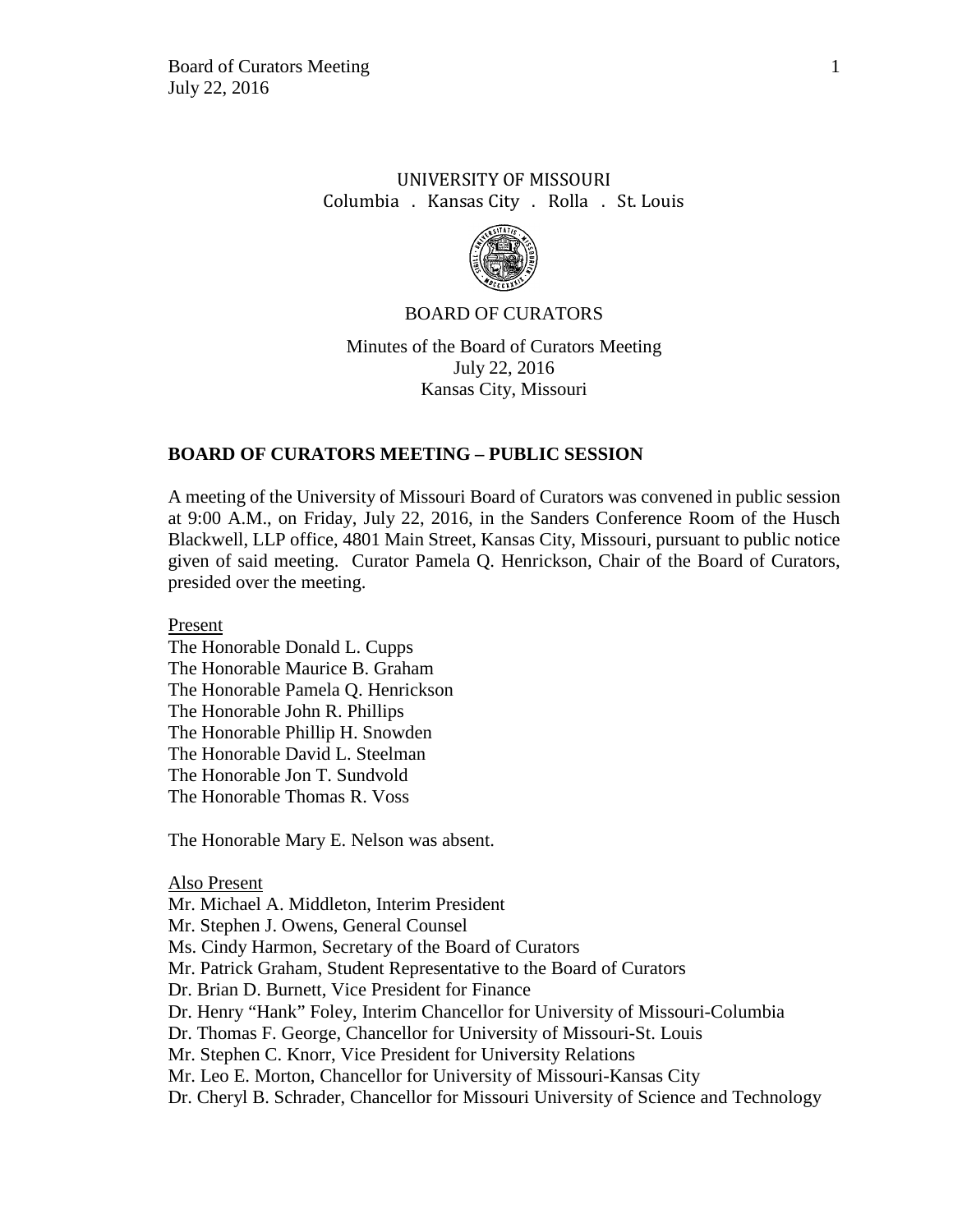Dr. Robert W. Schwartz, Interim Vice President for Academic Affairs, Research and Economic Development Ms. Kelley Stuck, Interim Vice President for Human Resources Mr. John Fougere, Chief Communications Officer, UM System Media representatives

# **General Business**

# Approval, Board Executive Committee and Standing Committee Assignments

It was recommended by Chair Henrickson, moved by Curator Cupps and seconded by Curator Graham, that the following Board of Curators Executive Committee and Standing Committees appointments be approved for 2016:

## **Executive Committee**

Pamela Q. Henrickson, Chair Maurice B. Graham Phillip H. Snowden

#### **Academic, Student and External Affairs Committee**

Phillip H. Snowden, Chair Donald L. Cupps David L. Steelman Jon T. Sundvold Patrick Graham, Student Representative

## **Audit Committee**

Maurice B. Graham, Chair Mary E. Nelson John R. Phillips Thomas R. Voss

### **Compensation and Human Resources Committee**

John R. Phillips, Chair Maurice B. Graham Mary E. Nelson Thomas R. Voss

## **Finance Committee**

David L. Steelman, Chair Donald L. Cupps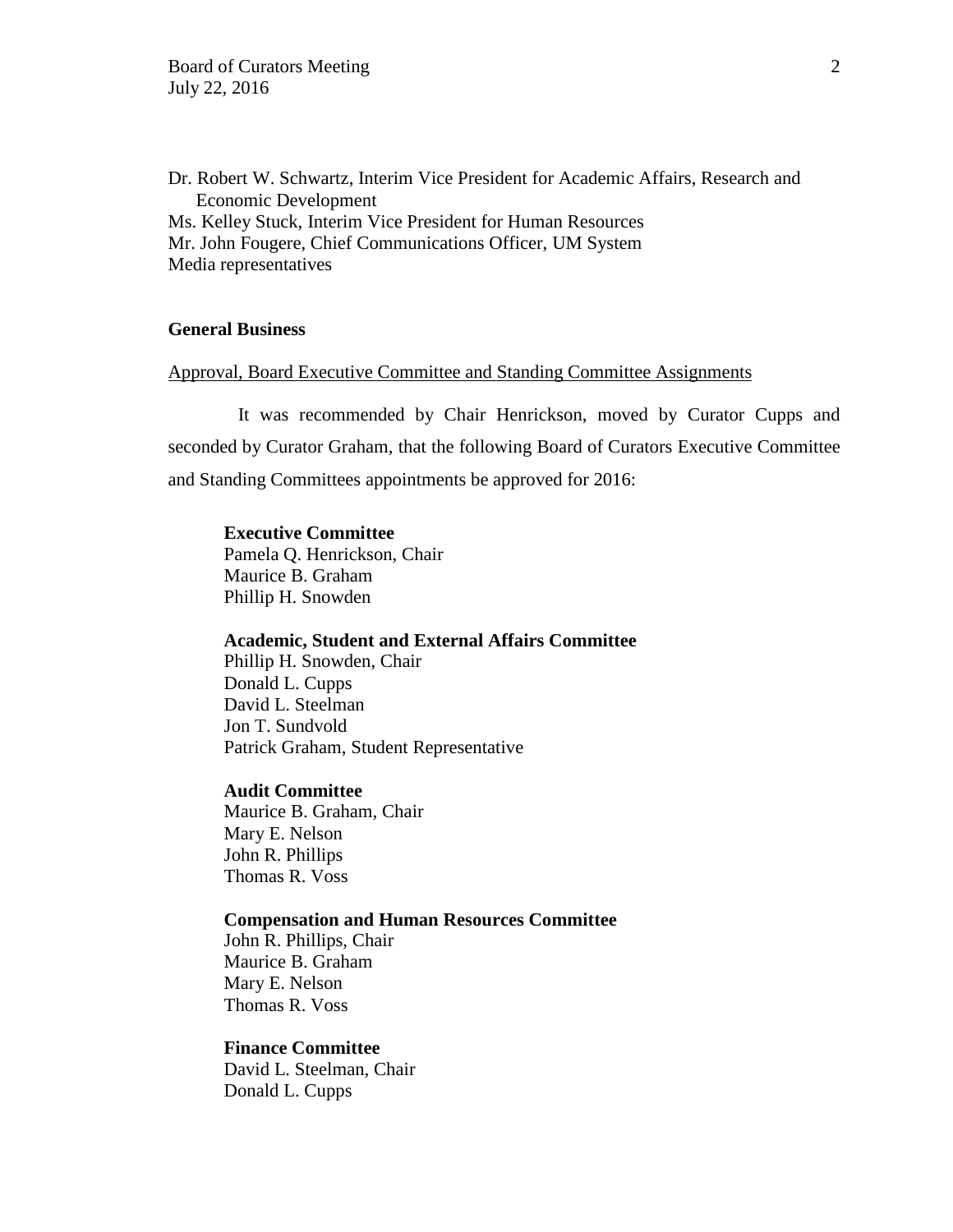Board of Curators Meeting 3 July 22, 2016

Mary E. Nelson Jon T. Sundvold Patrick Graham, Student Representative

### **Governance, Resources and Planning Committee**

Donald L. Cupps, Chair David L. Steelman Thomas R. Voss Pamela Q. Henrickson, ex officio Michael A. Middleton, ex officio

## **Health Affairs Committee**

Pamela Q. Henrickson, Chair Ronald G. Ashworth Teresa R. Maledy John R. Phillips Phillip H. Snowden Jon T. Sundvold

Roll call vote:

Curator Cupps voted yes. Curator Graham voted yes. Curator Henrickson voted yes. Curator Nelson was absent. Curator Phillips voted yes. Curator Snowden voted yes. Curator Steelman voted yes. Curator Sundvold voted yes. Curator Voss voted yes.

The motion carried.

# **Consent Agenda**

It was endorsed by Interim President Middleton, moved by Curator Phillips and seconded by Curator Snowden, that the following items be approved by consent agenda: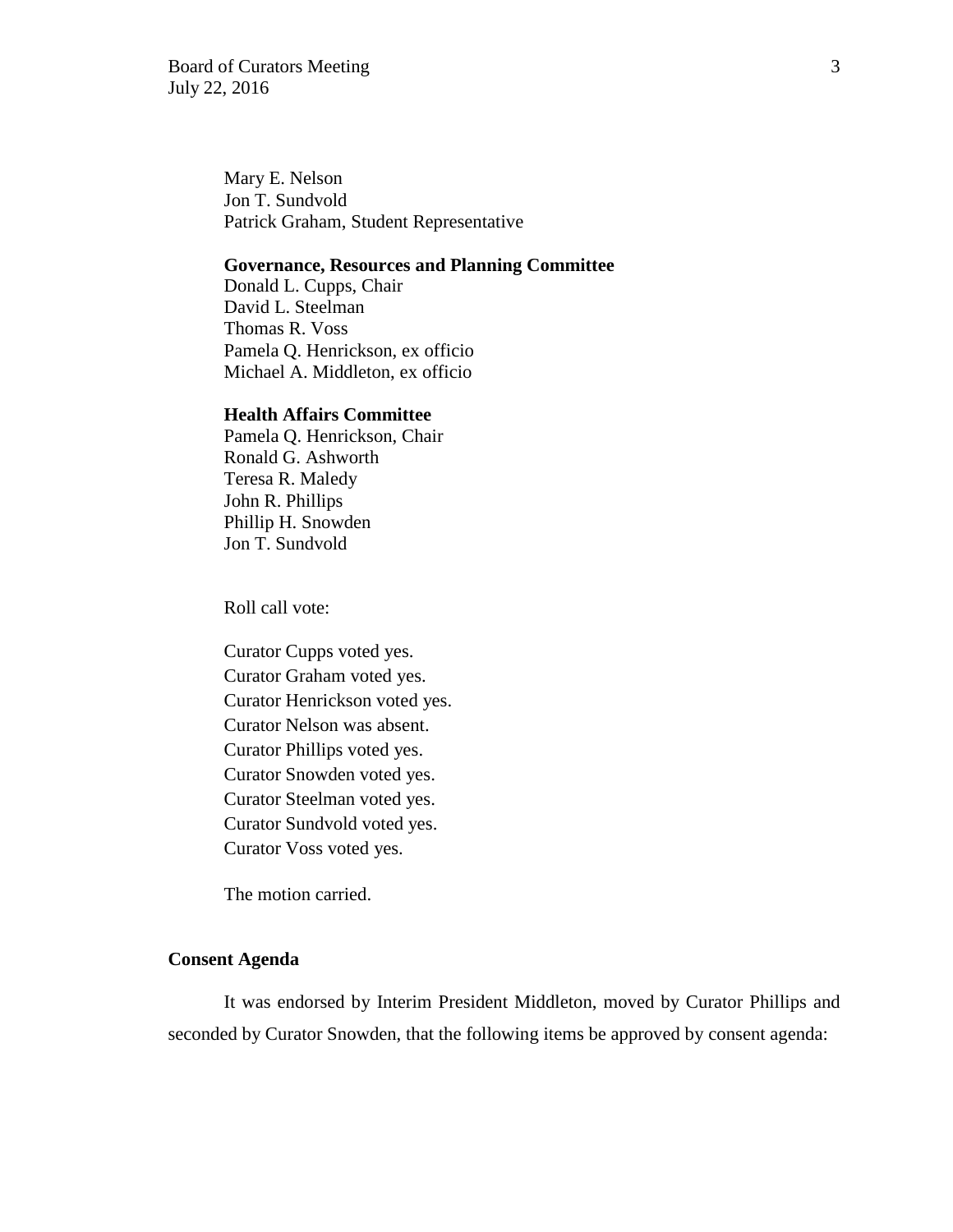# **CONSENT AGENDA**

- 1. Minutes of the Board of Curators Meeting, June 16-17 2016
- 2. Minutes of the Board of Curators Committee Meetings, June 16- 17, 2016
- 1. Minutes, June 16-17, 2016 Board of Curators Meeting as provided to the curators for review and approval.
- 2. Minutes, June 16-17, 2016 Board of Curators Committee Meetings as provided to the curators for review and approval.

Roll call vote of the full Board:

Curator Cupps voted yes. Curator Graham voted yes. Curator Henrickson voted yes. Curator Nelson was absent. Curator Phillips voted yes. Curator Snowden voted yes. Curator Steelman voted yes. Curator Sundvold voted yes. Curator Voss voted yes.

The motion carried.

Board of Curators standing committee meetings were held from 9:07 am to 9:35 am on Friday, July 22, 2016.

# **Finance Committee**

Curator Steelman provided time for discussion of committee business.

Fiscal Year 2018 State Appropriations Request for Operations, UM – presented by Vice President Burnett (information on file)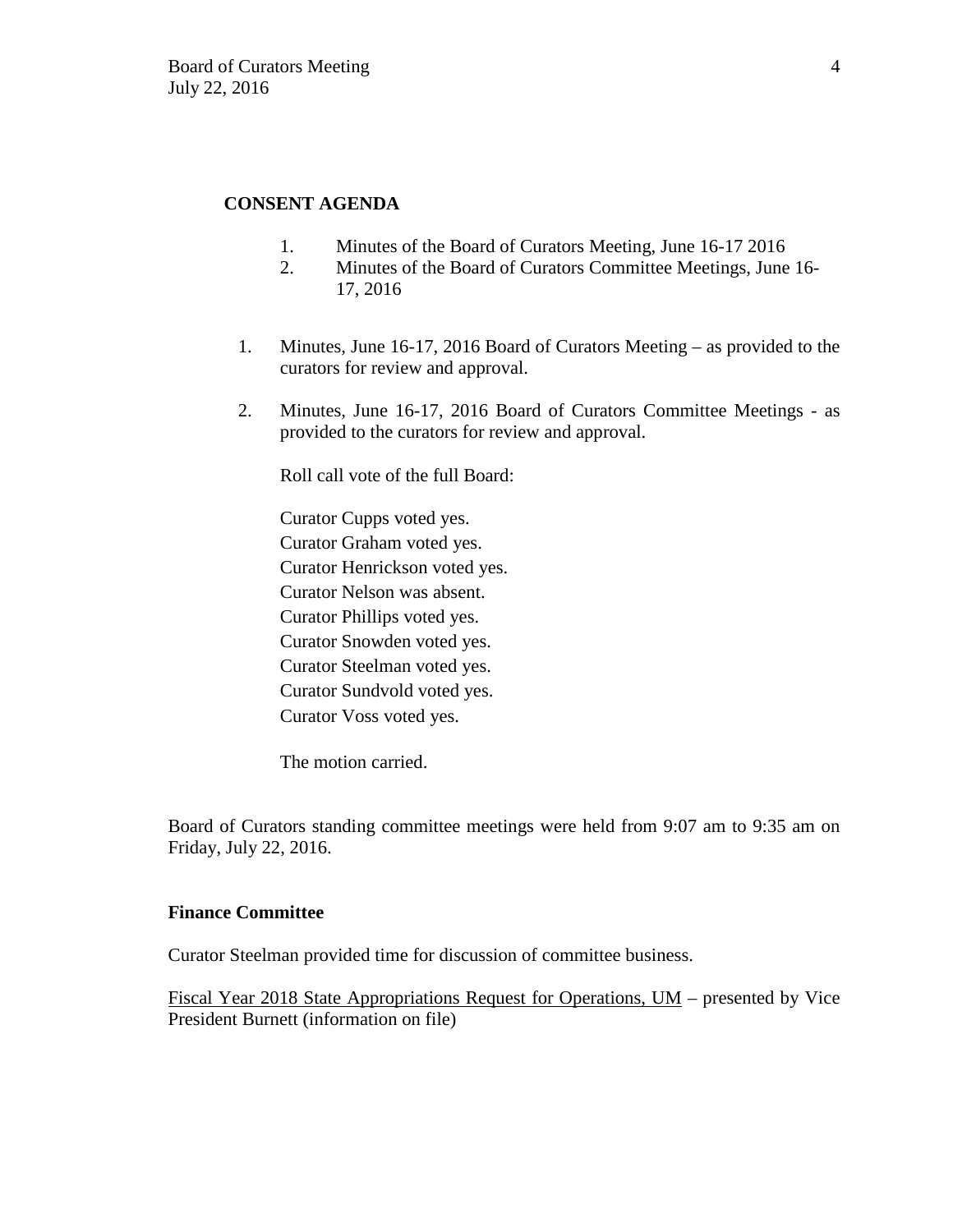It was recommended by Vice President Burnett, endorsed by Interim President

Middleton, recommended by the Finance Committee, moved by Curator Steelman and

seconded by Curator Graham, that the following recommendations be approved:

The President is authorized to file a request for state appropriations for operations as follows:

- (1) Funding for Core Operations of \$465.0 million;
- (2) New Requests of \$26.7 million;
- (3) Other Curator Programs Requests which includes core funding of \$10.4 million and new requests of \$2.2 million; and
- (4) Requests in Accordance with Legislative Requirements of \$12.6 million.

Roll call vote of Full Board:

Curator Cupps voted yes. Curator Graham voted yes. Curator Henrickson voted yes. Curator Nelson was absent. Curator Phillips voted yes. Curator Snowden voted yes.

Curator Steelman voted yes.

Curator Sundvold voted yes.

Curator Voss voted yes.

The motion carried.

## **Compensation and Human Resources Committee**

Chair Phillips provided time for discussion of committee business.

Approval, Retiree Insurance Provider – presented by Interim Vice President Stuck (slides and information on file)

It was recommended by Interim Vice President Stuck, endorsed by Interim

President Middleton, recommended by the Compensation and Human Resources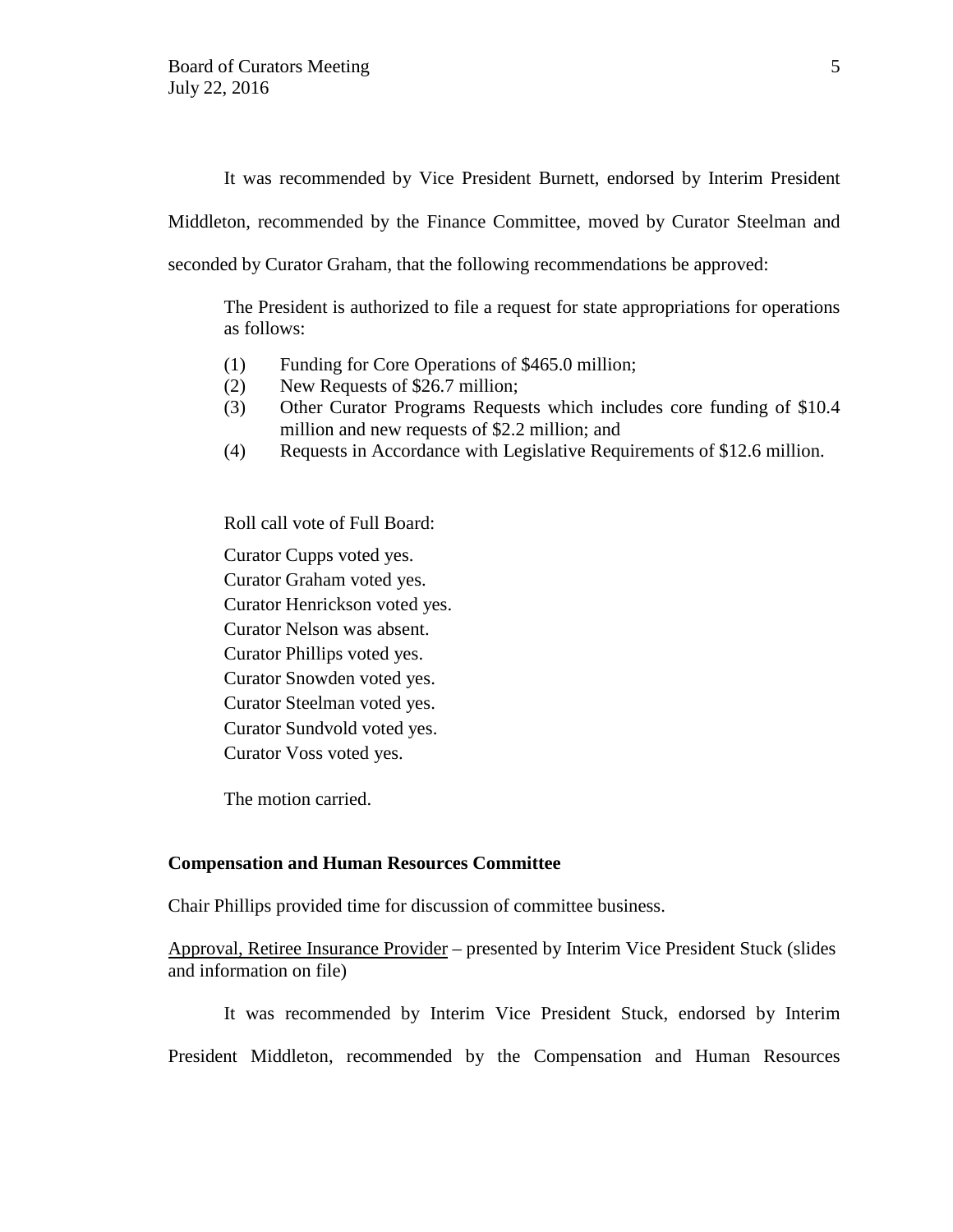Committee, moved by Curator Phillips and seconded by Curator Graham, that the

following action be approved:

the University of Missouri System be authorized to contract Medical Benefit Plan Administrative Services from United Healthcare.

Funding is as follows:

University of Missouri System Post-Employment Benefits Trust

Roll call vote of Board of Curators:

Curator Cupps voted yes. Curator Graham voted yes. Curator Henrickson voted yes. Curator Nelson was absent. Curator Phillips voted yes. Curator Snowden voted yes. Curator Steelman voted yes. Curator Sundvold voted yes. Curator Voss voted yes.

The motion carried.

## **General Business**

Discussion with the Board – Thematic Areas of Focus - (information item)

Mr. John Deadwyler facilitated a discussion with the Board of Curators regarding thematic areas of importance in the long-term and key priorities in the short term for the University of Missouri System to aid in speaking concisely with presidential candidates.

It was moved by Curator Steelman and seconded by Curator Graham, that the Board

of Curators Meeting, July 22, 2016, be adjourned.

Roll call vote:

Curator Cupps voted yes. Curator Graham voted yes.